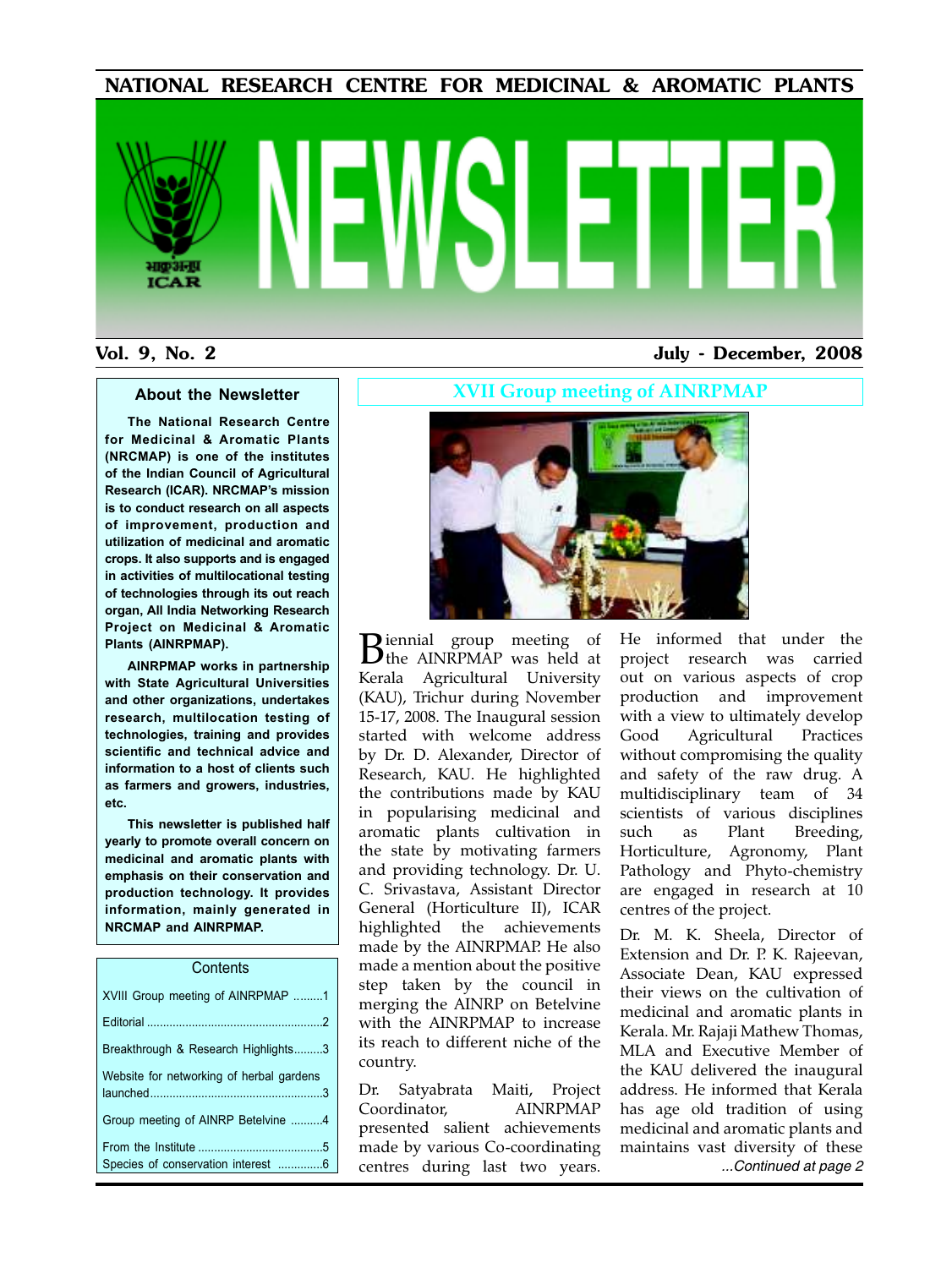# **Editorial**

### *Clouded by Confusion*

*Emile Durkheim, a French Sociologist, used a term and developed a theory to explain (anti) social and developed a theory to explain (anti) social behaviour. Although his theory was applied primarily to understand suicide, it can be and has been extended to other areas of human behaviour. Durkheim classified all periods of rapid change as leading to a state of 'anomie' or 'normalessness' in society. In such circumstances, individuals and groups are often in a state of confusion, uncertain of the appropriate norms to follow and uncertain of their place in society. Similar state of confusion are everywhere now-a-days in the R&D of medicinal plants because of rapid changes due to many fold increase in funding as a result of generous allocation in the XI plan and also eagerness to capture medicinal plants sector by various funding agencies.* 

*The funding agencies are eager and in a hurry to road show their achievements and efficiency by sanctioning number of projects in a shortest time. As a result, quality of the projects are often being compromised. Many funny projects are being sanctioned by these agencies which ultimately bring, in place of laurels, hard criticism and bad name to the country at an international level. If I don't give a few examples, readers may feel that what I am raising are all imaginary or do not have much substances in it. But, If I name all those, some of the very renowned agencies will be publicly embarrassed for their negligence. One such example is, 'Rare, Endangered and Threatened' (RET) tags are often over used or abused to draw the attention and sympathy for getting the project sanctioned. Similarly these tags are also used indiscriminately again to draw the attention of the reviewer for getting paper published in national and international journals. All reviewers either may not have the access to check the real status of the species or take it granted that the proposer or the author are faithfully and consciously used these tags. Ultimately, project or manuscript gets through with lot of hope that we have to save the species of RET and extra soft corner is shown for such material. Very recently I saw a proposal claiming Tribulus terrestris, Asparagus adscendens, Desmodium gangeticum, Gymnema sylvestre, etc. are threatened species which provoked me to write this editorial to bring another side of this misuse of terminology.* 

*In last December when I was discussing with some of the international delegates in the 3rd International Congress of Ayurveda held at Jaipur about various issues of the export of medicinal plants and drugs from India, one of the delegates raised the issue of exporting raw drug which are of RET category. She said that export is seriously affected since some of the European countries are averse of importing some of the species from India that are categorised as RET in various publications and reports available to them from India.* 

*These countries are not willing to relax their stand and do not understand the complexity of regional shortfall and regional categorisation of RET species. They are also taking serious account of loose categorization of RET followed by the researchers, policy makers and all those who are using RET phobia and euphoria to their advantage. She also opined that there should be a country level categorization of RET species so as to impress the importers about the exact status of the species. Under that situation one species may be in RET category in south India but largely available in North India and should not find place in the RET list of Indian species. This is the age of harnessing "competitive advantage" and MAP sector should identify the places of 'competitive advantage' within India, species by species.* 

*I wish that our medicinal plant community should consider my observations seriously and use the RET tag judiciously so that research, cultivation, conservation and trade go hand in hand without creating imbalances due to over emphasis.* 

*Jai Hind !*

*Satyabrata Maiti*

### ...Continued from page 1

species. He suggested that plants useful against most critical diseases should be identified and researched upon. Some ayurvedic products made by the University were released by the dignitaries.

The project scientists from different centres took part in the deliberations for three days. Salient outcome, recommendations and future research programmes were presented in the plenary session held on November 17. The function came to an end with the vote of thanks proposed by Dr. S. Maiti.

Some of the important recommendations emerged from the group meeting are: (i) farmers of southeastern Rajasthan should sow ashwagandha during September 10-16 and harvest during February 12- 18 for higher productivity, (ii) after harvesting, fleshy root of safed mulsi (for planting material) should be stored in wooden box containing 4 inch layer of musli overlapped by 4 inch layer of soil, (iii) critical growth stages in opium poppy with respect to moisture stress (from most to least critical) are rosette (45 DAS), flower initiation (70 DAS), late capsule (98 DAS), 50% flowering (85 DAS), stem elongation (30 DAS), bud (58 DAS), after lancing (120 DAS) and capsule maturing (108 DAS) and (iv) under Trichur conditions, brahmi should be harvested after every 5 months for higher herbage yield and bacoside content.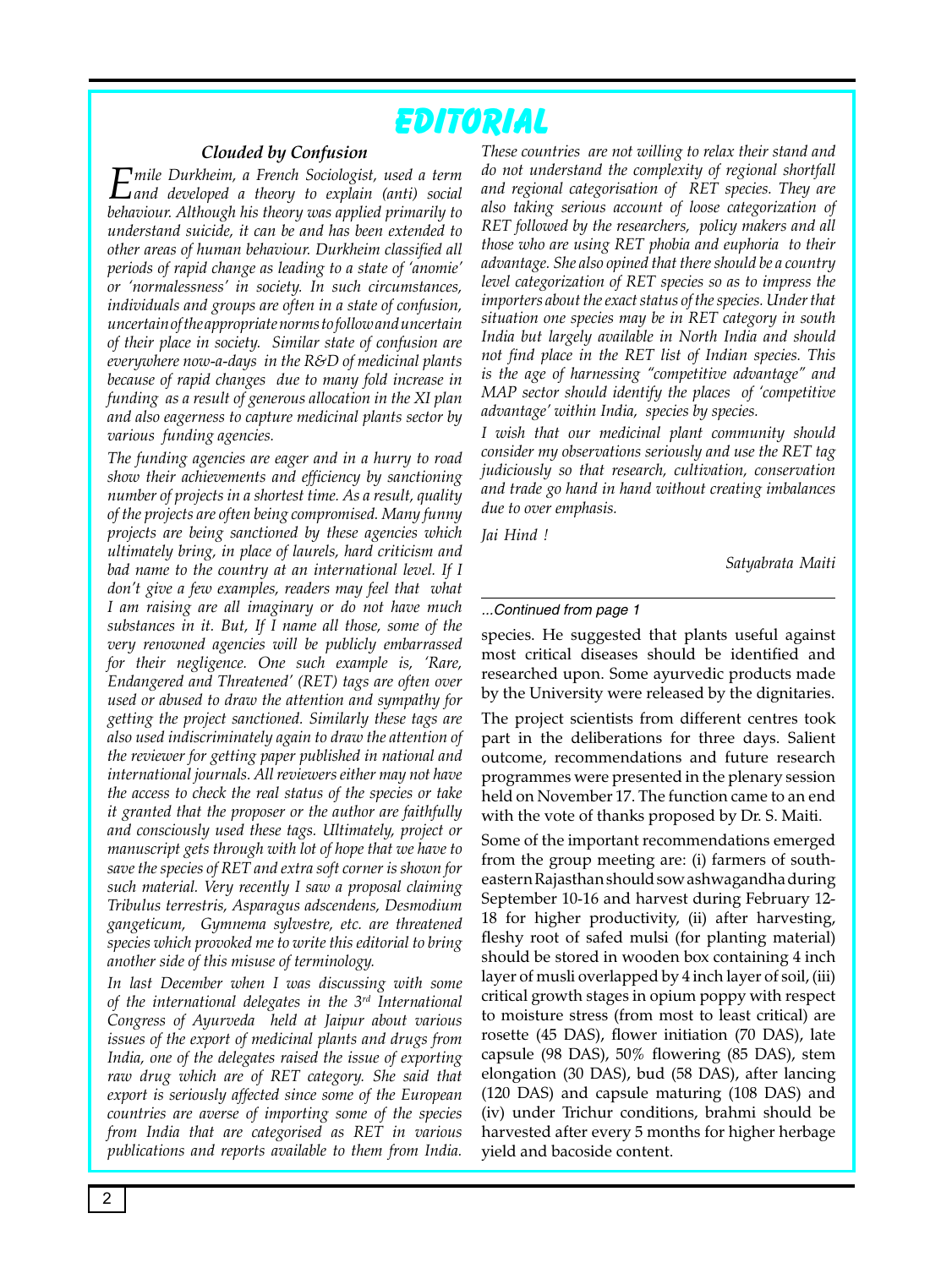# **Breakthrough & Research Highlights**

### **A new yellow flowered plant type in Aloe**

Aloe (Aloe barbadensis) is an<br>Aimportant medicinal plant loe (*Aloe barbadensis*) is an cultivated for its gel and aloin extracted from the leaf. The species is a native of Africa, Canary Islands, Spain and Mediterranean Countries from where it was introduced to India, China, East and West Indies, USA, Central America and other countries. Morphological variability in the available germplasm is very low, a lot of chemical variability is

### **Ploidy distinction in male and female plants of betelvine**

**B** etelvine (*Piper betle*) is a discover of *Piper* better is a hasic dioceous species with a basic chromosome number x=13. Ploidy determination in betelvine is complicated due to very small chromosome size and somatic variations in their number. Fragmented work has so far been reported on chromosome numbers and ploidy status of the species by a few workers. A large number of germplasm has been collected and assembled in AICRP centres by sustained efforts of Betelvine workers over a period of two and half decades. Hybridisation work initiated under AINRP on betelvine showed hybrid depression in certain cross combinations. Incompatible ploidy number between the parents could be a possible reason. Hence, ploidy level of 71 accessions including 3 hybrids of betelvine were determined at NRCMAP by flow cytometry. The control samples used for the analysis were Kapoori lines (Male,  $2n = 3x = 39$ ) and Bangla lines (Female,  $2n = 4x = 52$ ) which were first tested for chromosome number by cytological study. Ploidy comparison by flow cytometry confirmed that all



the accessions could be grouped into two classes; all the males were triploids and females being tetraploids. The hybrids were having ploidy level higher than the females and were aneuploids (4n+). Hence the present study showed that the hybrid depression in certain hybrids possibly due to the formation of aneuploids by the fusion of unbalanced gametes (viz., 2n+1) produced from the triploid male parents.

### **RAPD marker linked to sex of guggal**

Guggal (*Commiphora wightii*)<br>
is an endangered medicinal  $\mathbf{J}$ is an endangered medicinal plant species of India. It is naturally distributed in the arid westerns states – Rajasthan and Gujarat. Oleo-gum-resin secreted by this plant is widely used in ayrvedic preparations against rheumatism, obesity, etc. Modern medicine also recognises its efficacy. Species is polygamous hence individual plant bears either male, female or hermaphrodite flowers. An attempt was made at NRCMAP to identify the sex linked Random Amplified Polymorphic DNA (RAPD) markers for reliable sex identification in the absence of flower. Sixty different random primers were screened

available though. Flowers are normally either orange or saffron in colour. At NRCMAP, a new plant type has been identified (NRCAB-1) from the seedling progenies, which produces yellow flower. RAPD analysis confirms the distinctness of the yellow flowered plant type from the other orange/ saffron flowered normal plant types. A band of 1 kbp product is absent in the new type when DNA is amplified with OPJ 10 primer. Dry leaf exudates of the new plant type contains 22.26% Aloin A.

of which only three primers were found to be associated with sex expression. These three primers were then tested with individual plant DNA samples. A 1280 bp fragment from the primer OPN06 was found to be present in all the female individuals but absent in the male and hermaphrodite plants. OPN16 primer resulted a 400 bp product which was present only in the hermaphrodite individuals. Whereas, a third marker, OPA20 amplified a 1140 bp fragment from female and hermaphrodite DNAs, but failed to do so from the male plants. Thus these three primers can be used for accurate sex (male, female and hermaphrodite) determination in guggal plants.

### **www.herbalgardensindia.org launched for networking of herbal gardens**

In India, a number of herbal<br>Igardens have been established n India, a number of herbal by funding from various agencies. However, no system was available for sharing the information for effective utilisation of these public and private funded gardens. NRCMAP has taken an initiative to create a web based facility of sharing information from these herbal gardens with generous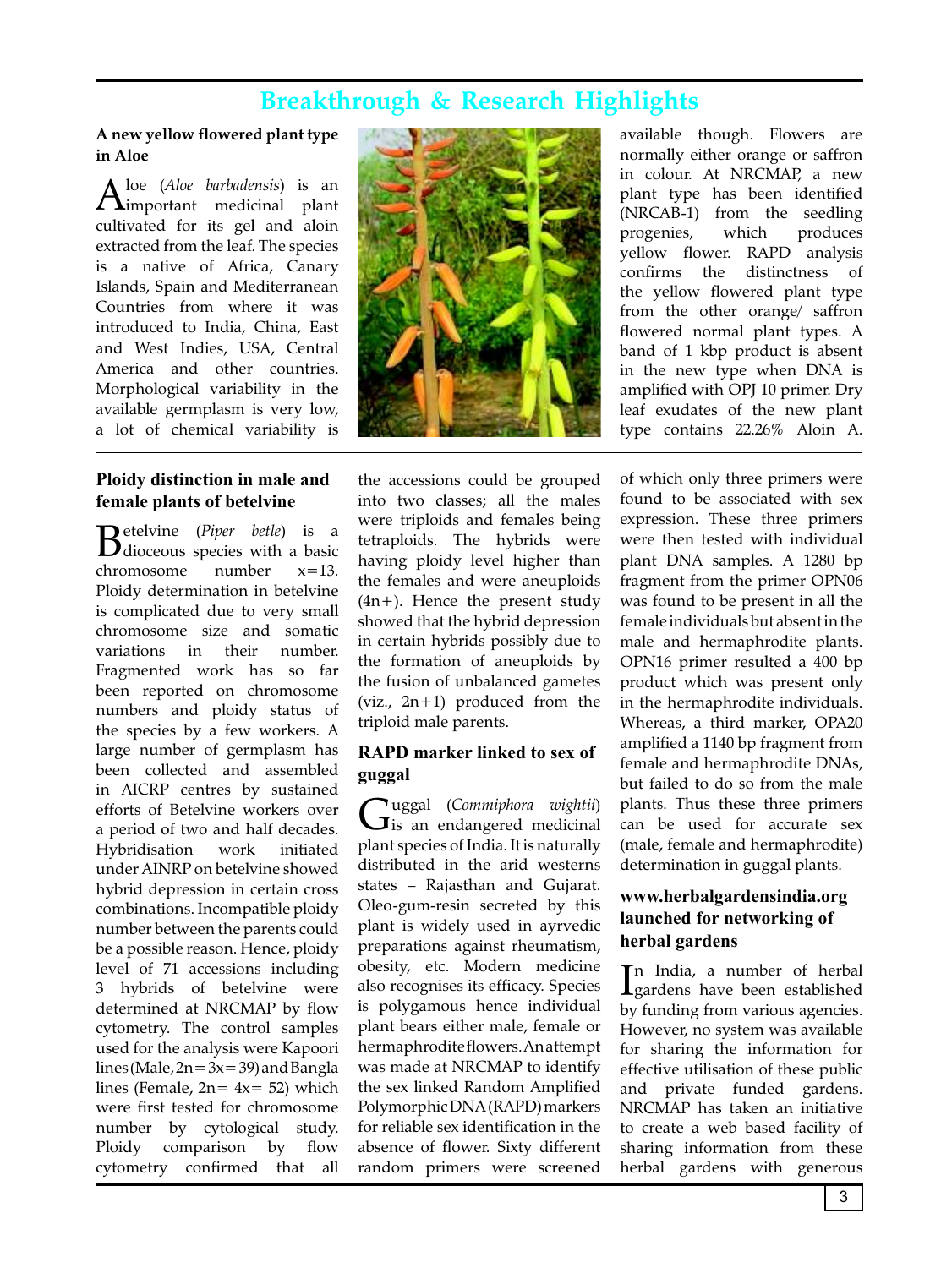funding from National Medicinal Plants Board (NMPB). The website provides information on availability of species, number of plants maintained in each species, quality planting material availability, etc based on information given by the participating member herbal gardens. Member herbal gardens have the access to the website for updating their data from time to

time. New herbal gardens can also join network by sending request to the NRCMAP

The online website (http://www. herbalgardenindia.org) was launched in the International Symposium on Afforestation of Medicinal Trees at 3rd World Ayurveda Congress and Arogya 2008 held at Jaipur on December 20, 2008 by the honourable Chief Guest Thiru N. Selvaraj, Minister for Forests, Government of Tamil Nadu. Dr. Satyabrata Maiti, Director, NRCMAP, Anand made a presentation on the various information retrieval options of the website before distinguished guests like Shri. B.S. Sajwan, CEO, NMPB; Prof. M. C. Varshneya, V.C., AAU, Anand and international and national delegates.

### **Group meeting of AINRP Betelvine held**

Twenty second group meeting<br>
of workers from AINRP on<br>
Ratabing measurements of the Bidless  $\overline{\mathbf{I}}$  of workers from AINRP on Betelvine was organised at Bidhan Chandra Krishi Viswavidyalaya (BCKV), Kalyani during December 13-15, 2008. The function started with the welcome address by Prof. S. K. Sanyal, Director of Research, BCKV. He welcomed all the delegates and gave a brief description of the prospects and opportunities of betelvine cultivation. Dr. U. C. Srivastava, ADG (Hort. II), ICAR presented prospect of the project and reaffirmed the cooperation from ICAR for making this old network more result oriented.

Dr. Satyabrata Maiti, Project Coordiantor, AINRP on Betelvine presented salient achievements made during 2006-08 by ten

coordinating centres located in eight Agricultural Universities. A multidisciplinary team of about 26 scientists of various disciplines such as Plant breeding, Horticulture, Plant Pathology, Entomology and Agronomy were working on various aspects of Crop Improvement, Crop Production, Crop Protection, etc. Major emphasis was given on water management, organic farming and development of IPM for major insect pests and diseases. Breeding for elite betelvine varieties was initiated at IIHR. Hybrid seeds were obtained from several crosses. He highlighted that crop management technologies developed by the Centres were demonstrated in the farmers' fields and were found superior.



In the inaugural address Dr. R. K. Samanta, Vice Chancellor, BCKV congratulated the betelvine workers for the achievements made by the AINRP. He urged the betelvine workers to work in such a way that common man should be benefited by their efforts.

Work done report by the project scientists from different centres was presented at different technical sessions. The group felicitated Prof. Chitreshwar Sen, former Head, Department of Plant Pathology, BCKV for his outstanding contribution to plant pathology in general and betelvine research in particular. Salient outcome, recommendations and future research programmes were presented in the plenary session held on 15<sup>th</sup> December. The project proposed integrated crop management package viz. maintenance of recommended plant population, application of recommended NPK (200:100:100 kg/ha), irrigation to replenish 100% of CPE, maintenance of sanitation, soil drench of Bordeaux mixture at the time of planting followed by soil application of *Trichoderma*  (after one month) and one more soil drench of Bordeaux mixture for better betel leaves as well as satisfactory control of diseases in comparison to farmers' practice. The function came to an end with the vote of thanks proposed by Dr. S. Maiti.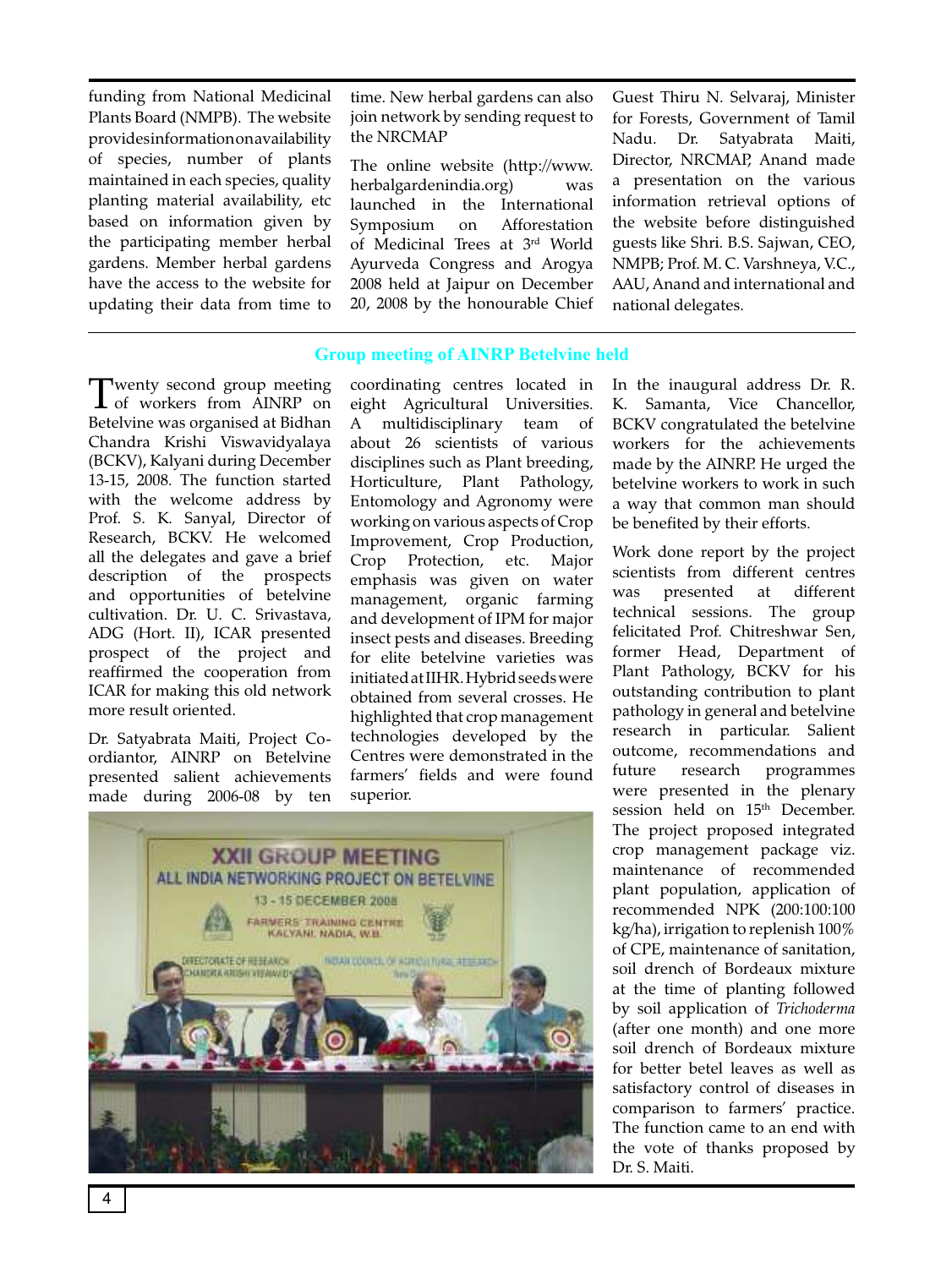# **From the Institute**

### **RAC meeting**

The Sixth RAC meeting of NRCMAP was held on July 8, 2008 under the Chairmanship of Dr. B.R. Tyagi, Ex-Deputy Director, CIMAP. Other members of the committee who attended the meeting were Dr. A.A. Farooqui, Dr. S.K. Pareek, Dr. Umesh Srivastava, Prof. I.L. Kothari and Dr. S. Maiti. Dr. Tyagi highlighted the importance of projects with highly focused objectives with a multidisciplinary collaborative team. Dr. S. Samantaray, Member-Secretary appraised the house about the action taken on suggestions made during last RAC. Dr. Satyabrata Maiti, Director, NRCMAP made an elaborate presentation on the progress of research work since February 2007. The Committee gave some useful suggestions for future work of the Centre. The meeting ended with vote of thanks proposed by Dr. P. Manivel, Pr. Scientist, NRCMAP.

### **SRC meeting**

XVII Staff Research Council (SRC) meeting was held on July 10-11, 2008 under the chairmanship of Dr. Satyabrata Maiti, Director, NRCMAP. The meeting was attended by all scientific staff of NRCMAP. It started with welcome note by Dr. P. Manivel, Member Secretary, SRC. Major achievements of previous six months viz. filing of a patent application by NRCMAP and registration of a unique germplasm of *Centella asiatica* with NBPGR were also highlighted in the meeting. that All the project leaders presented work done report. Discussion was held on 13 projects which coverd crops like aloe, ashoka, ashwagandha, giloi, guggal, harde, isabgol, safed musli and senna on various aspects like crop improvement, production, protection and quality management. The Scientist of computer application presented

projects on various database development and maintenance.

### **Celebrations at NRCMAP**

NRCMAP celebrated Hindi Week during September 15-22, 2008. On September 22 a function was organised under the chairmanship of Dr. S. Maiti. Sh. D. C. Agrawal, retd. Principal, Kendriya Vidyalaya, V.V. Nagar was present as the chief guest of the function.

The NRCMAP observed vigilance awareness week from November 3-7, 2008 by keeping records open for verification to bring transparency in the functioning of the institute.

Annual Day was observed on November 14, 2008. The staff welfare club of NRCMAP organised a function to commemorate this occasion. The staff members along with their family observed the day with great fanfare.

### **Best paper & poster awards**

Dr. G. Sridhar, Scientist (Plant Physiology), NRCMAP and Mrs. G. Aneeja, Tech. Officer, NAARM bagged the best paper award for their presentation entitled "Prospects of Open Access to Indian Agricultural Research: A Case Study of ICAR" in the 8th Indian Science Communication Congress held at Chennai, Tamil Nadu during December 10-14, 2008. The theme of the Congress was "Media Convergence and Knowledge Revolution."

Mr. Arun K. Phurailatpam, SRF received the best poster award at National Seminar on Piperaceae – harnessing agro-technologies for accelerated production of economically important piper species, held at Indian Institute of Spices Research, Calicut during November 21-22, 2008. The poster was titled "Ploidy distinction in male and female plants of betelvine – a study by flow cytometry."

### **Distinguished visitors**

- Dr. B. R. Tyagi, Chairman, RAC on 8.7.2008
- Dr. A. A. Farooqi, Member, RAC on 8.7.2008
- Dr. S. K. Pareek, Member, RAC on 8.7.2008
- Dr. Umesh C. Srivastava, ADG (Hor. II) on 8.7.2008
- Prof. I. L. Kothari, Member, RAC on 8.7.2008
- Sh. Chaman Kumar, Addl. Secretary & FA, DARE, New Delhi visited on 24.11.2008
- Dr. C. D. Mayee, Secretary, ASRB, New Delhi visited on 4.12.2008
- Dr. N. N. Singh, Vice Chancellor, Birsa Agricultural University, Ranchi on 5.12.2008
- Dr. S. K. Nanda, Principal Secretary, Forest & Environment, Govt. of Gujarat, Gandhinagar on 5.12.2008
- Dr. M. L. Sharma, PCCF, Govt. of Gujarat, Gandhingar on 5.12.2008
- Sh. B. N. Shrivastava, Addl. PCCF, Govt. of Gujarat, Gandhingar on 5.12.2008
- Sh. R. V. Asari, Addl. PCCF (D&M), Govt. of Gujarat, Gandhingar on 5.12.2008
- · Dr. R. K. Samanta, Vice Chancellor, Bidhan Chandra Krishi Viswavidyalaya, Kalyani on 6.12.2008

### **Transfer**

• Sh. V. S. Parmar, AAO transferred to CIFE, Mumbai on promotion as AO on 30.8.2008

### **New Colleagues**

- Sh. Vinay Kumar joined as , Scientist (Biotechnology) on 5.7.08
- Sh. R. T. Thakar joined on deputation as AAO on 22.9.2008
- Dr. Abirami joined as Scientist (Horticulture) on 29.9.08